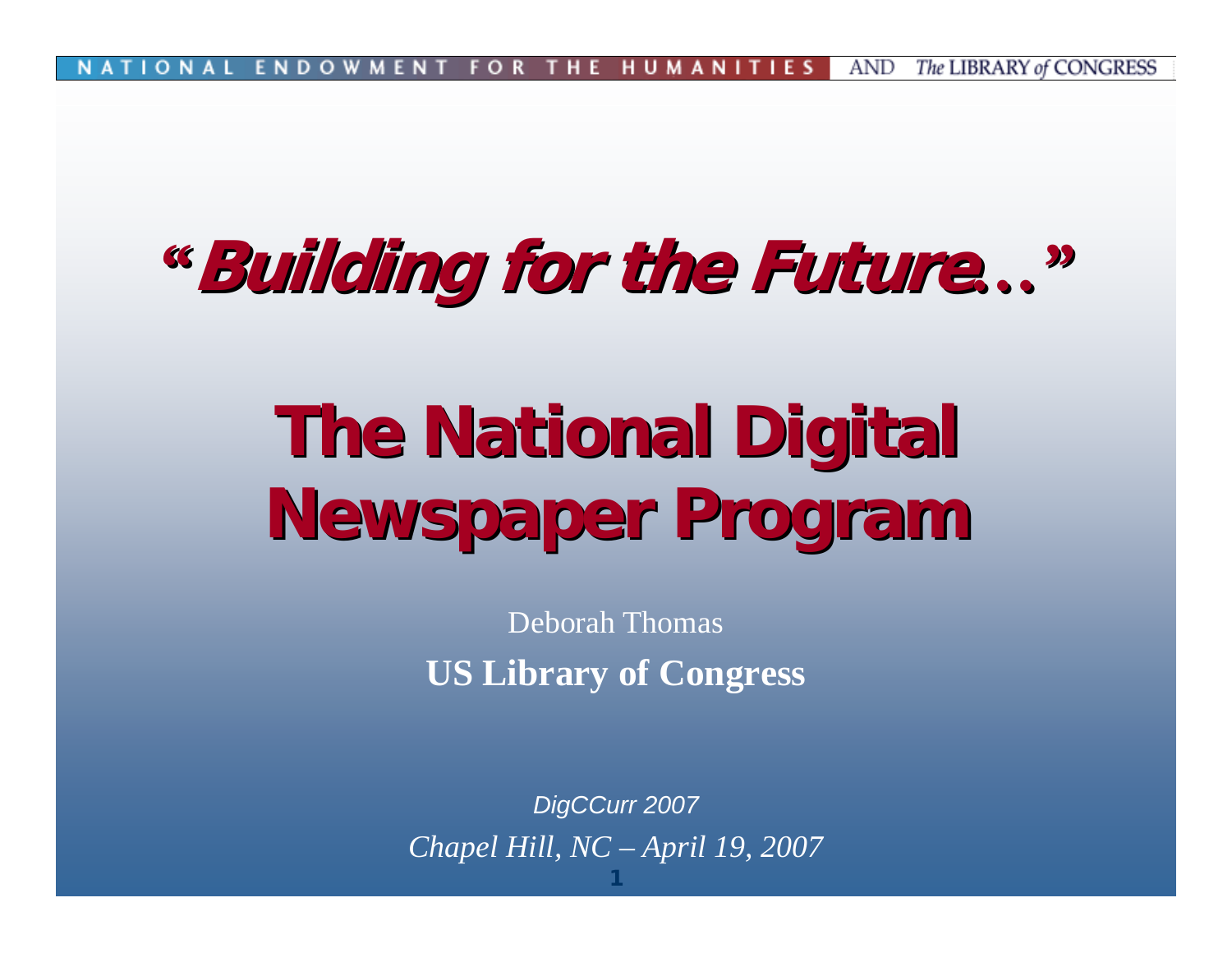# What is NDNP?

- Provide access to historic newspapers
	- Select historic American newspapers, published 1836- 1922
	- Newspaper Directory, 1690-present, representing 138,000 titles (USNP)
- Leverage USNP investment (data, film, networks)
- Long-term partnership (LC and NEH) to build sustainable digital resource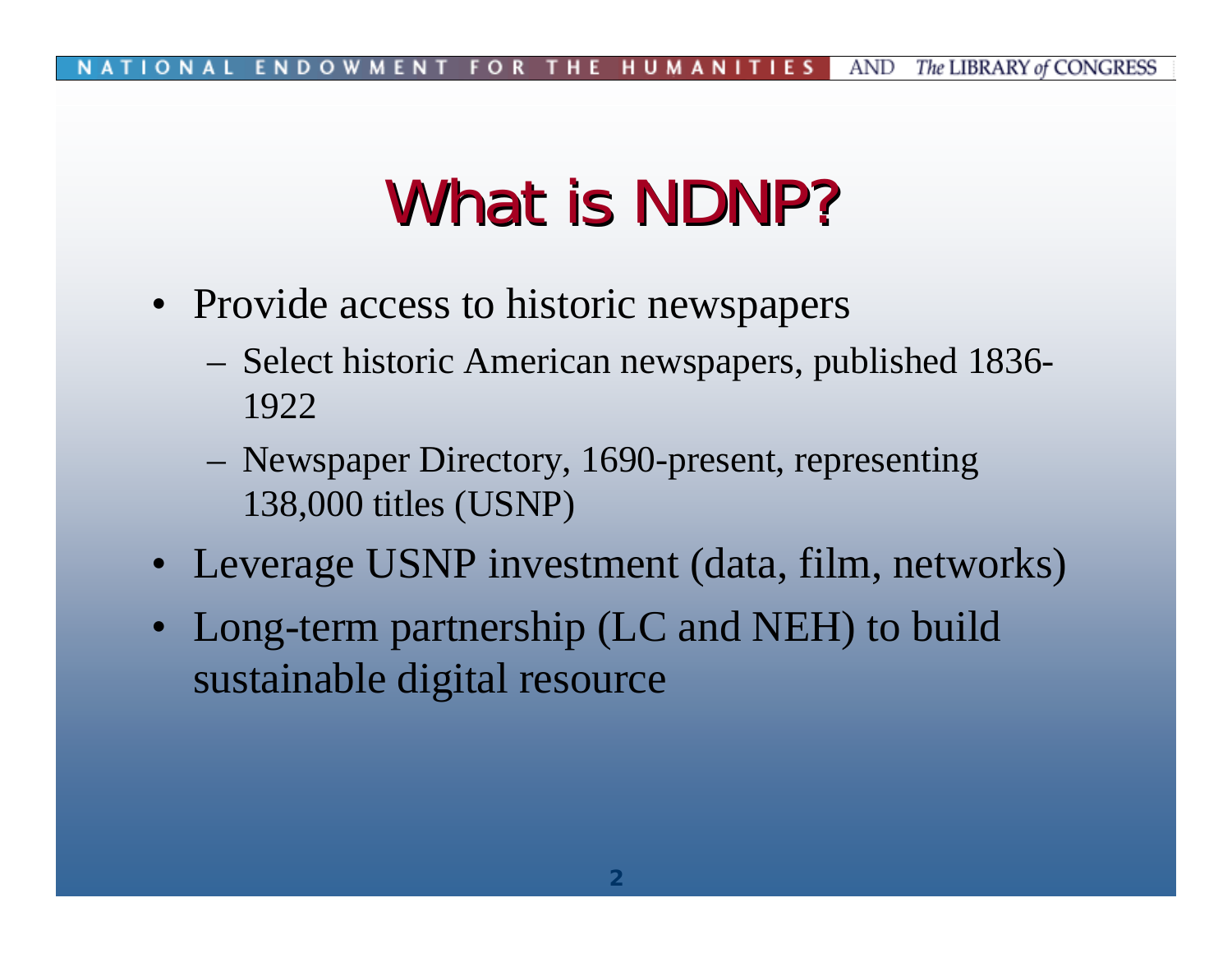# **Guiding Principles**

- Aggregate, serve, and preserve
- Consistent with missions and philosophies of NEH and LC
	- Open and perpetual access to the general public and scholarly community
	- Take care to preserve the asset that NDNP builds
- Phased development
	- Build incrementally don't close off options
- System will change, content won't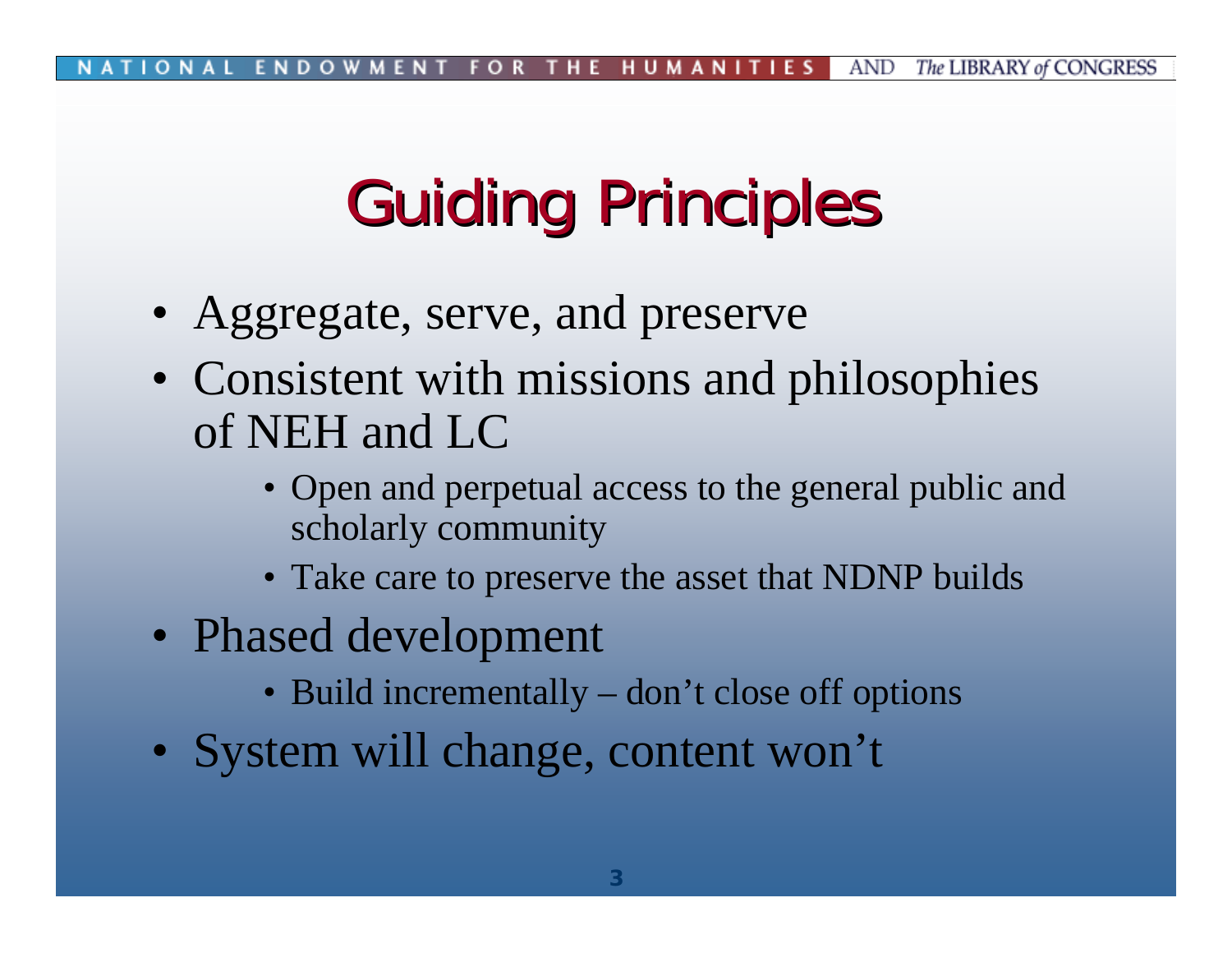# Experience Informing the Future

How can we plan for the Future?

- Content is more important than today's "system"
- Design "system" to be expandable
	- Modular and upgradeable
- Assume interoperability is a requirement
	- A resource that stands alone but plays well with others
- Explicit incorporation of development phase
	- Opportunity for learning
	- Validation of assumptions
	- Develop best practices (perhaps leading to standards)
	- Build corpus that is of value for technical experimentation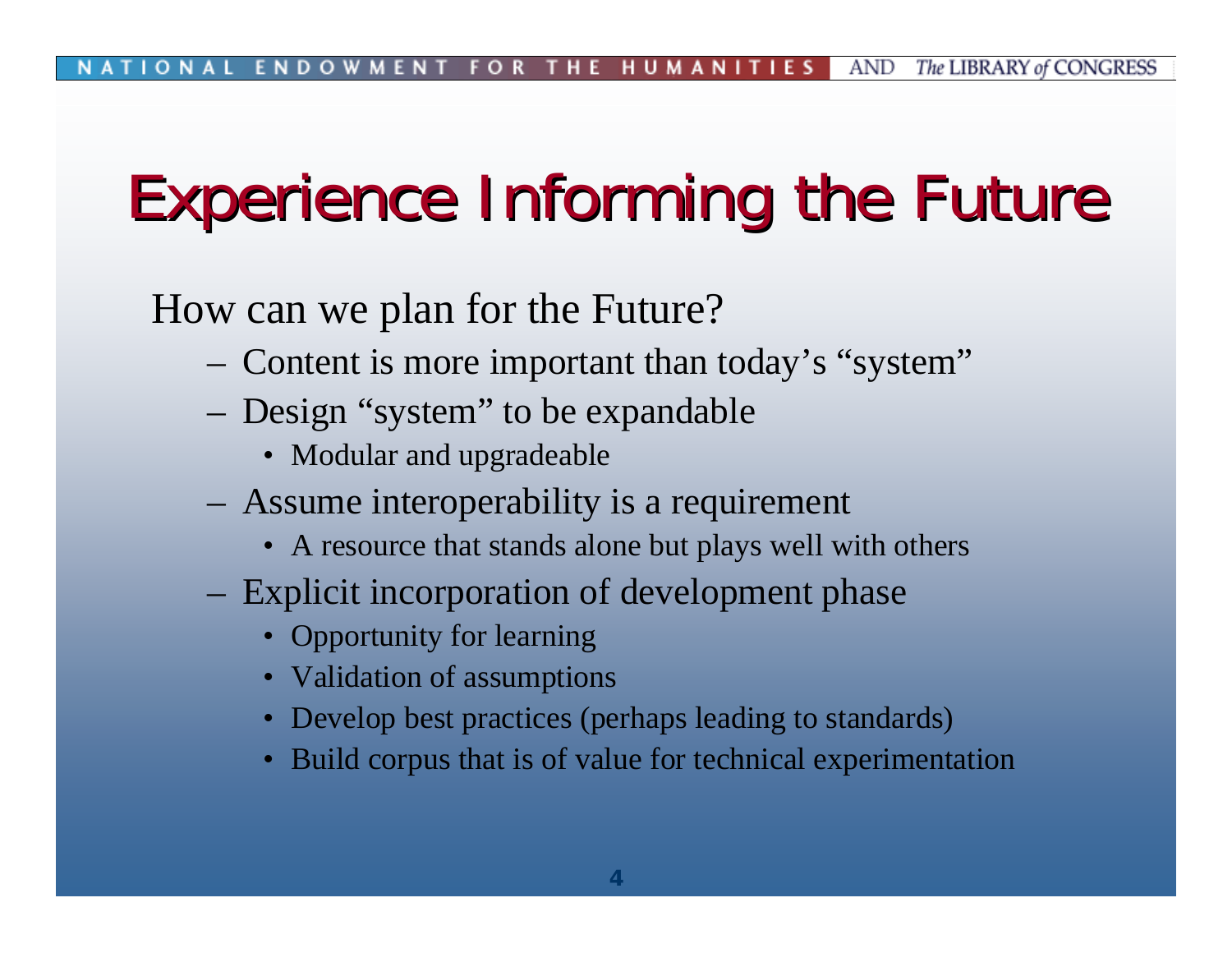# Design to be Open

- A "system" that is open in many senses
	- freely accessible (a public resource)
	- available to use and re-use
	- deep linking and persistent identification to support citation and scholarship

#### **Incorporates:**

- open technical formats
- interoperable through support for standard protocols
- modular architecture
- software based on open source code as possible.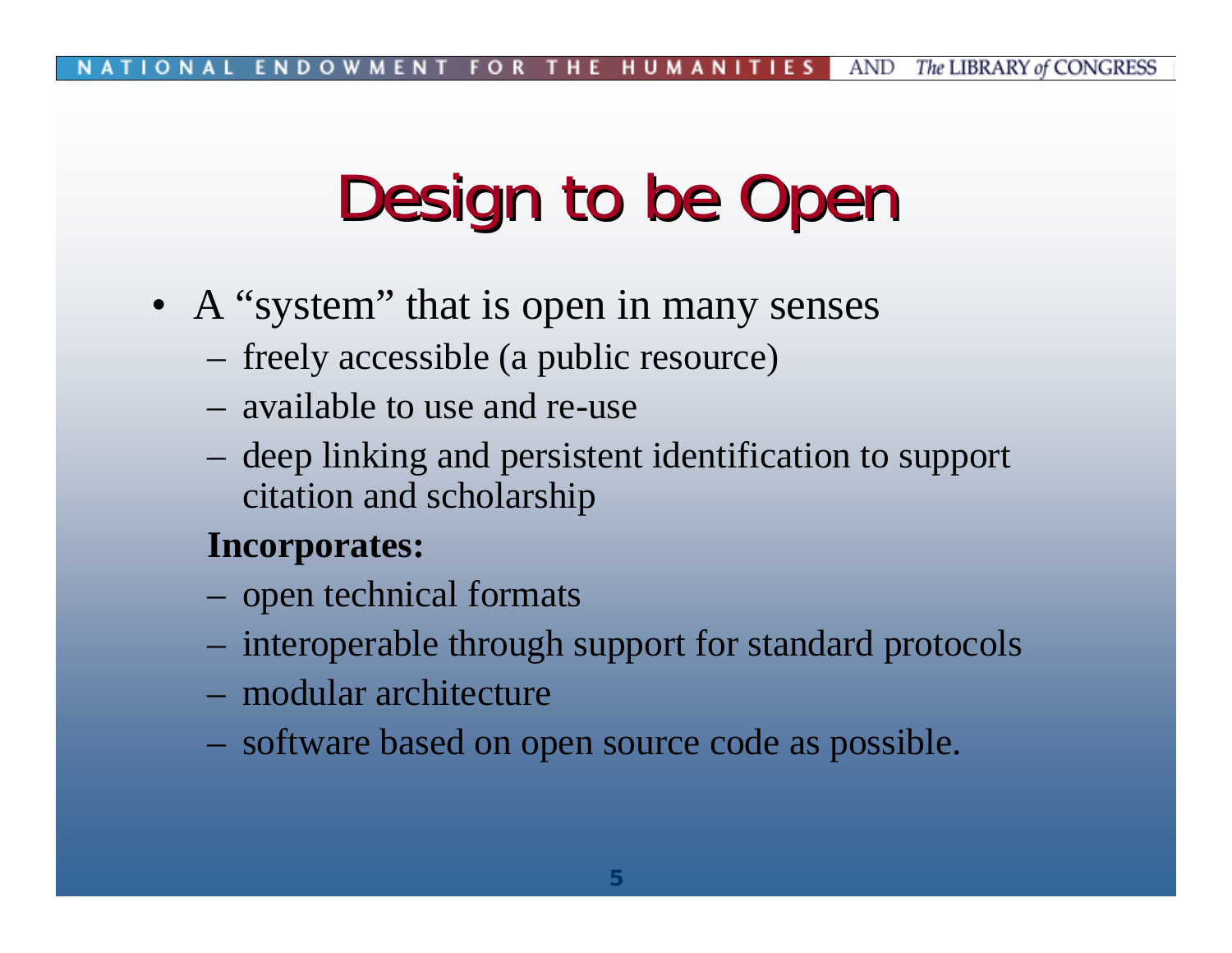## **Interoperability**

- Standards-based
	- JPEG
	- XML-METS/ MODS/ALTO
	- •TIFF
	- JPEG2000
	- PDF
	- JPEG
- •Web exposed API's\*
	- Search API- SRW\*\* with extensions
	- Access API
	- •Ingest API
	- •Relations API
	- •(tbd) Export API
	- • (tbd) OAI-PMH to enable Metadata Harvesting \*\*
	- •(tbd) Client library

•\* Abbreviation of application program interface, a set of routines, protocols, and tools for building software applications. A good API makes it easier to develop a program by providing all the building blocks.

•\*\*SRW is a variation of SRU. Messages are conveyed from client to server, not by a URL, but instead using XML over HTTP via the W3C recommendation, SOAP, which specifies how to wrap an XML message within an XML envelope. The SRW specification tries to adhere to the Web Services Interoperability profile.

•\*\*\*Open Archives Initiative Protocol for Metadata Harvesting (OAI-PMH).

<sup>•\*</sup>Abbreviation of application program interface, a set of routines, protocols, and tools for building software applications. A good API makes it easier to develop a program by providing all the building blocks.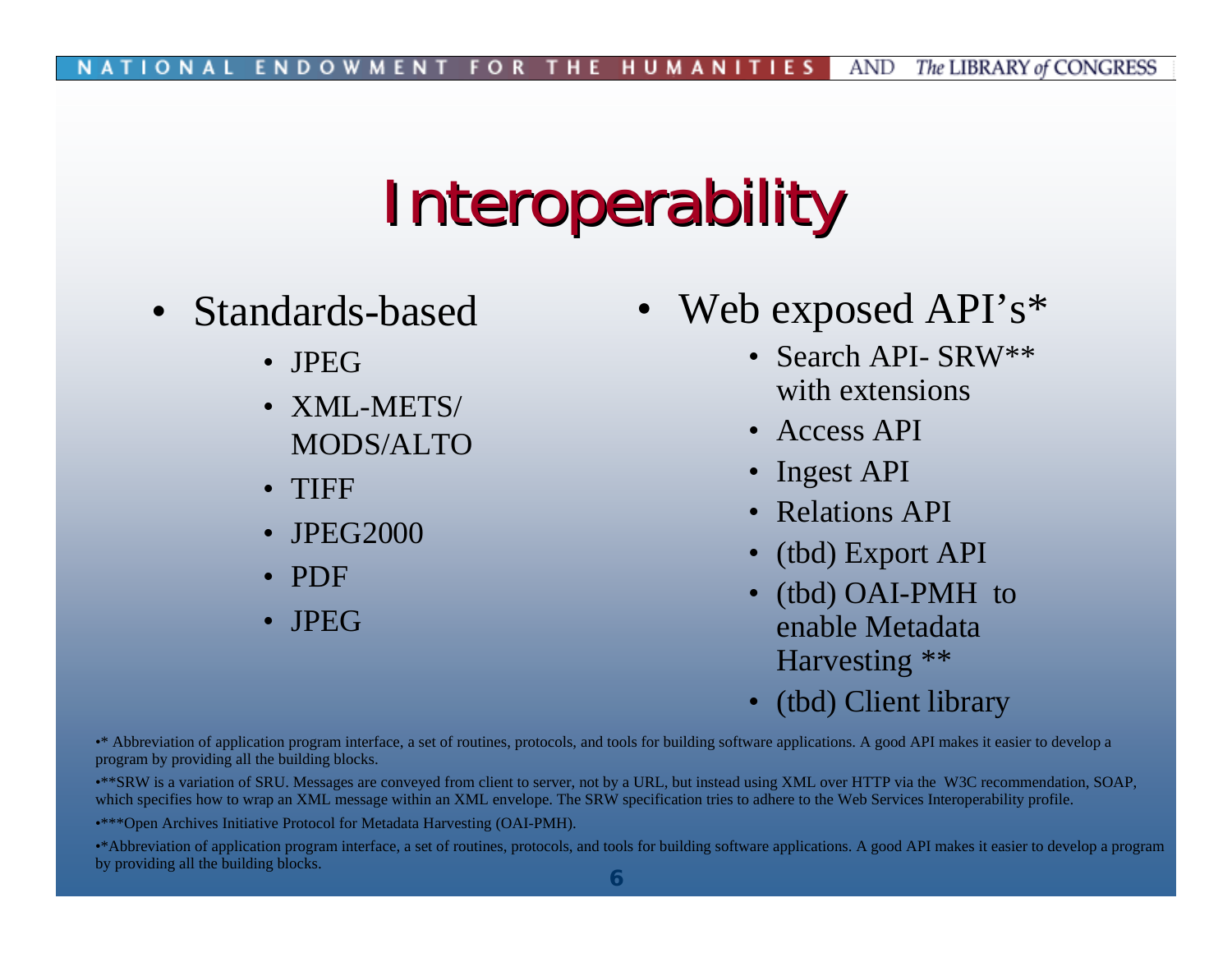### Archival Needs, Data Needs

- Open Archival Information System (OAIS) Model
- Archive interacts with:
	- Producers, Managers, Consumers
- Archive needs to:
	- Ingest, Manage, Distribute
- OAIS vehicles:
	- Submission Information Package (SIP)
	- Archival Information Package (AIP)
	- Distribution Information Package (DIP)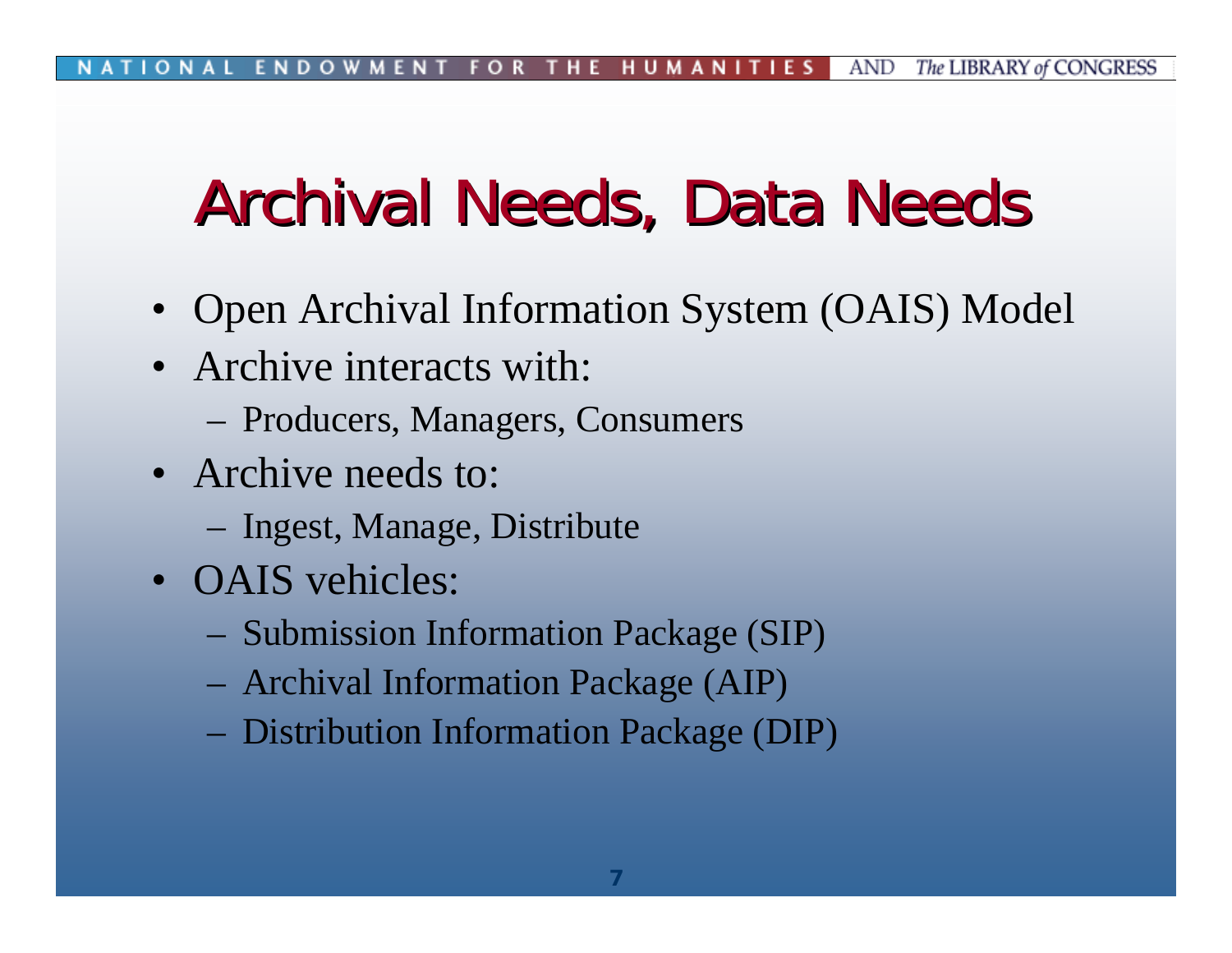# Information Object, Data Object

- Information object: microfilm, original newspaper
- Data Object is the digital surrogate
	- TIFF (6.0, 8bit, 400 dpi, uncompressed, tags)
	- JP2 (Part 1, 8:1, no tile, RDF/Dublin Core metadata in XML box)
	- PDF (hidden txt, 150dpi, XMP/RDF/Dublin Core metadata)
	- Optical Character Recognition (OCR) text (ALTO schema, bounding-box coordinates)
	- Structural Metadata (METS, ALTO)
	- Preservation Metadata (PREMIS, MIX)
	- Need to know the complete data object is valid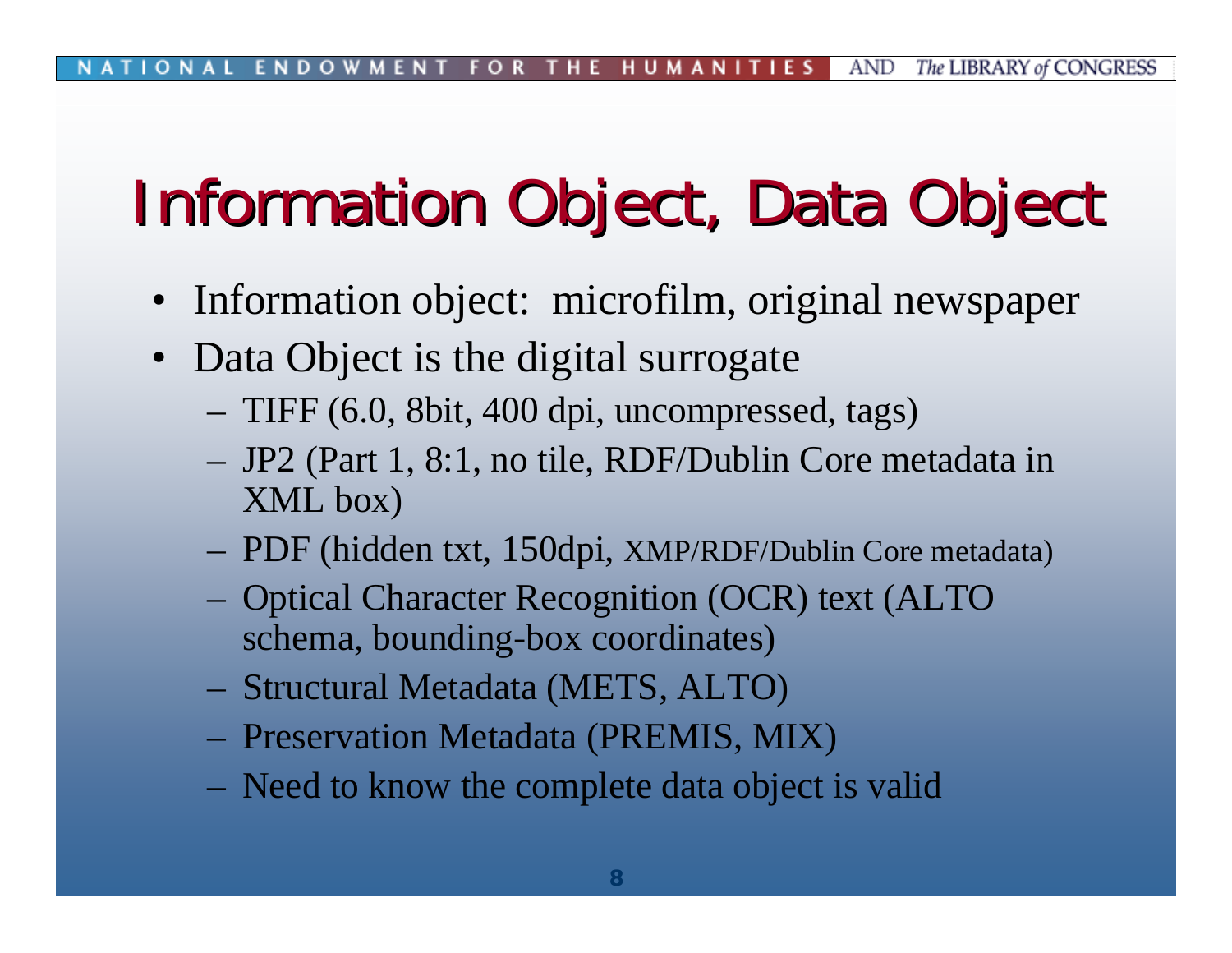### Structural Metadata

- XML based Metadata Encoding and Transmission Standard (METS)
- Title METS Object
	- Bibliographic and holdings data
	- ‒Corrections, additions (essay, geographic coverage)
- Issue METS Object
	- Issue & page data
- Reel METS Object
	- $-$  Reel data  $\&$  Technical target data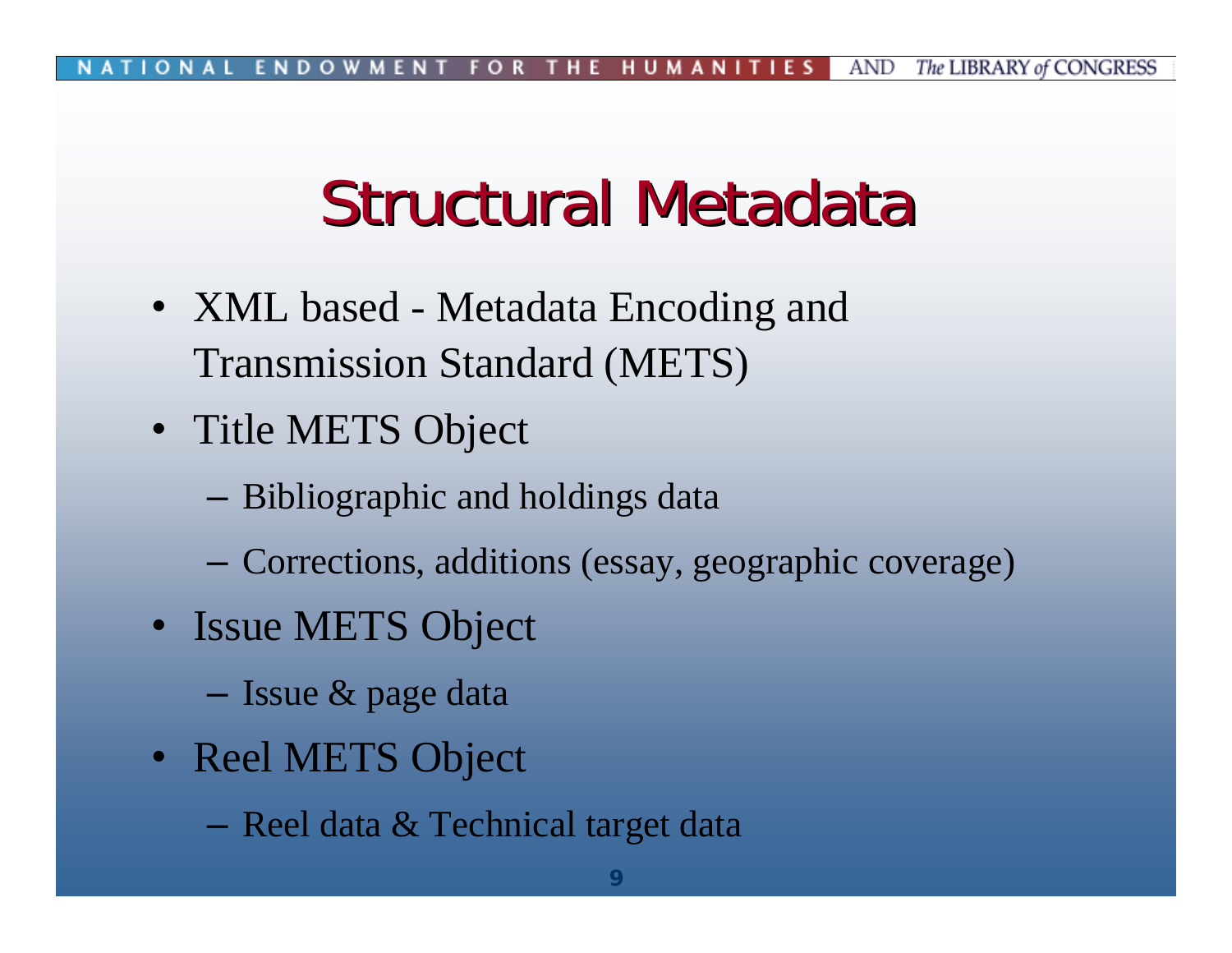# Validating the SIP

- Digital Viewer and Validator (DVV)
	- Java library for validating SIPs (self-referring batches of data)
	- Built on JHOVE validation, extends capabilities
	- Command line or GUI viewer interface
	- Digital signatures for validated SIP
	- Adds preservation metadata to METS
	- Valid SIP ingested to repository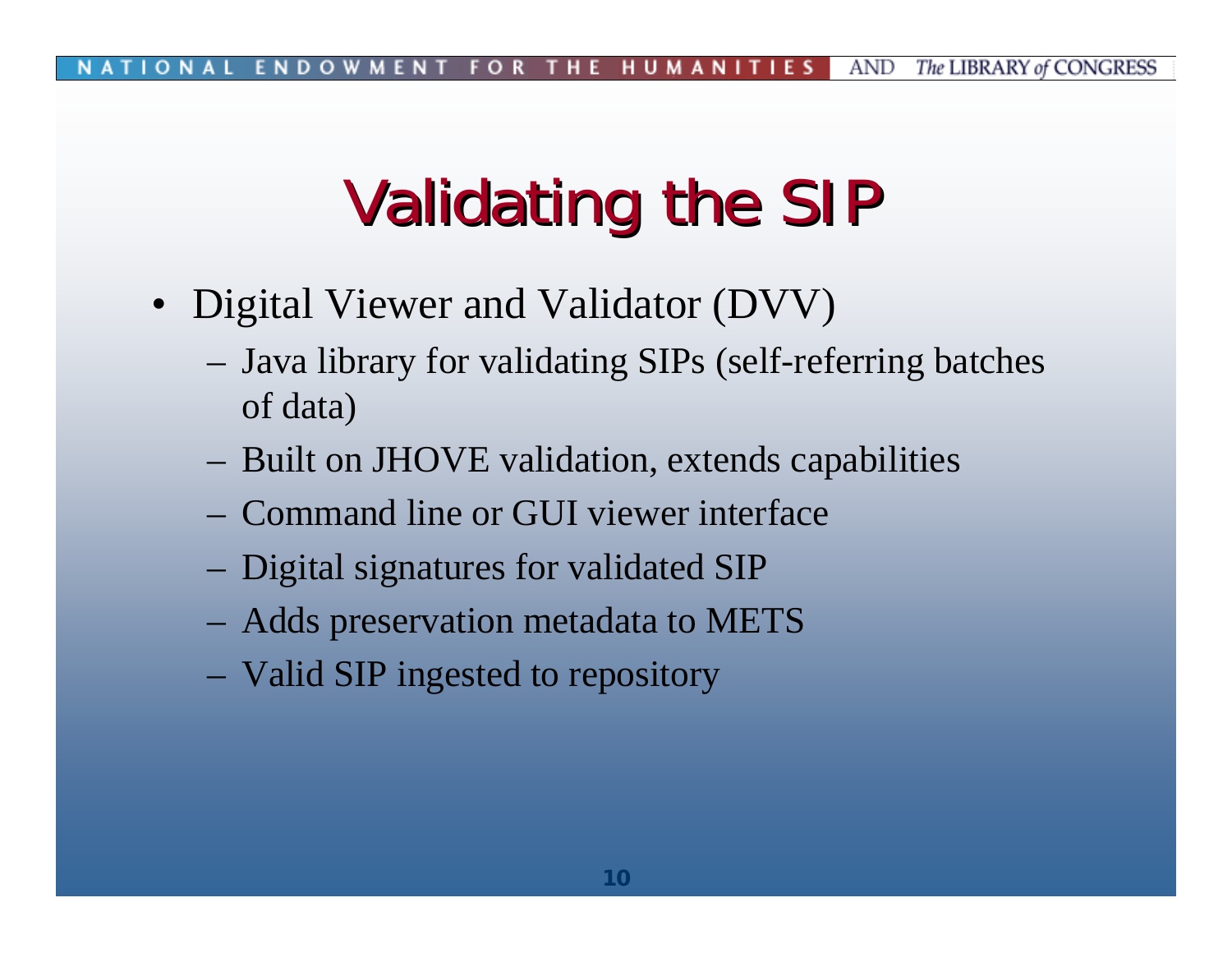### Data Workflows

- Acquire
	- awardees produce and validate (repurpose?),
	- awardees send to LC,
	- LC verifies, transfer, backup
- Ingest transfer, verify (& index)
- Disseminate search, browser app (APIs)
- $\bullet$  *Manage – create, read, update, delete, navigate, monitor, report*
- Sustain bit preservation, architecture layers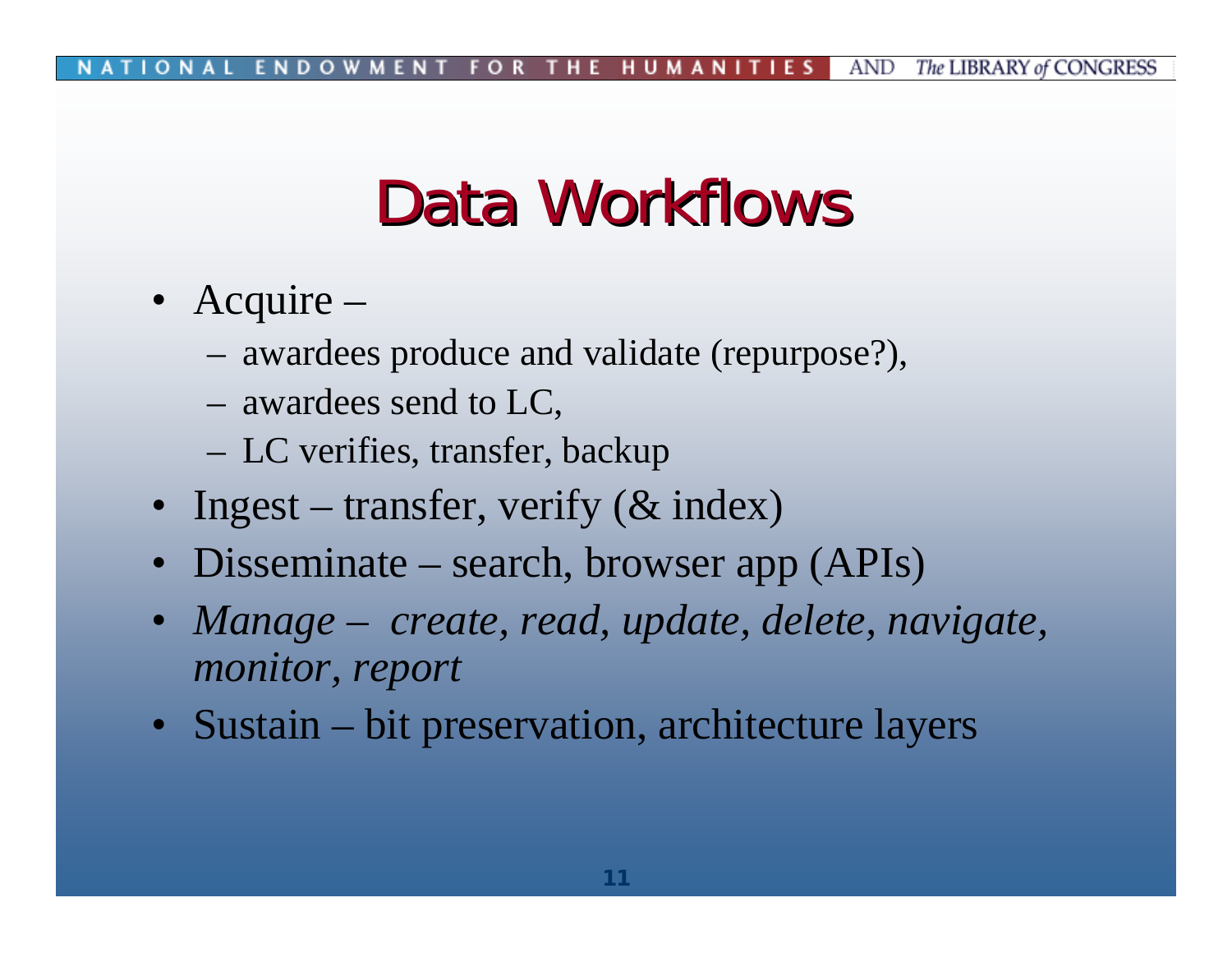#### Infrastructure

- Memorandum of Understanding btwn agencies (long-term commitment)
- NEH/LC Program group
- LC Technical Support
	- Program management team
	- Dedicated acquisition/qr and technical ops
	- Shared expertise with other repository projects
	- Integration with LC digital product operations